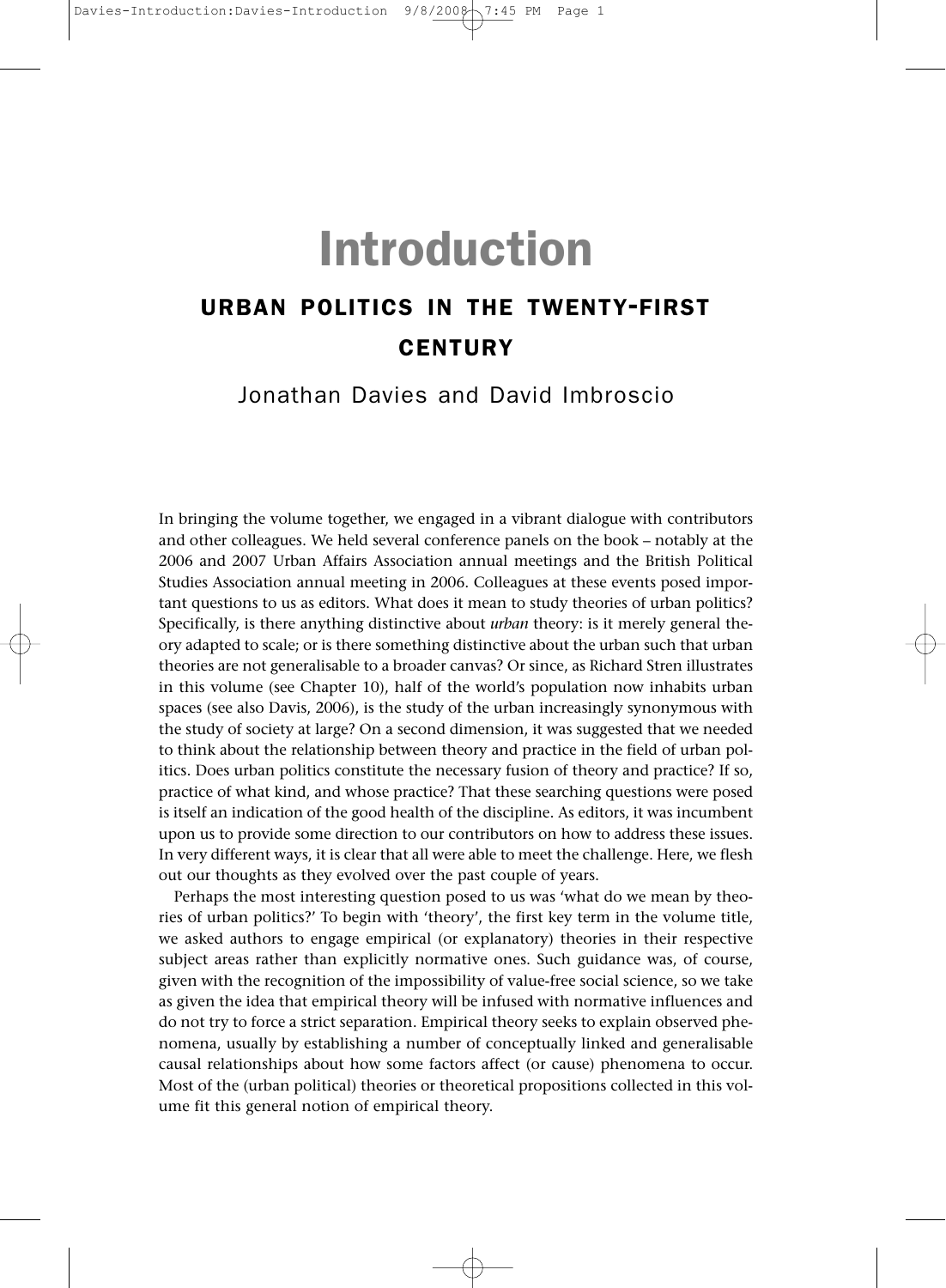Such theories are, however, highly diverse, varying along several key dimensions. Some maintain a high degree of abstraction from direct observation, while others closely ground the abstract in the concrete and empirical. Some proceed largely inductively, building from empirical observation to hypotheses, while others are more deductive in nature, deriving hypotheses logically from an initial set of (nonobservable) axioms. Theories in the volume also differ in their explanatory scope. Some seek to account for wide swaths of urban political outcomes, while others, focusing on more isolated urban phenomena, better fit the model of what Merton (1949) called theories of the 'middle range'. Perhaps the sharpest and clearest illustration of this theoretical diversity comes with the Marxism – regime theory comparison (see Chapters 3 and 4). Marxism employs considerable abstraction, deduces hypothesis from axioms about the nature of capitalism, and purports to explain much of the urban condition (and society at large). Urban regime theory, in contrast, focuses on the concrete existence of specific local governing coalitions, generates hypotheses rooted in empirical observation of such coalitions, and offers an explanation only for how local political arrangements mediate larger-order forces rather than for those forces themselves.

Concerning the second term in the title, 'urban', we suggested to the contributors that theory may be specialised where it makes distinctive conceptual generalisations about the character of *urban* politics; about, for example, the distinctive character of urban institutions like urban regimes. Or, it may draw on and adapt political theory at large to help us better understand urban political phenomena. And, there are grey areas. For example, urban regime theory, probably the most influential approach in the field since the late 1980s, owes many intellectual debts and is thoroughly cosmopolitan. In his extensive body of work (see Orr and Johnson, 2008), Clarence Stone credits many influences; from the political classics of the community power debate and neopluralism through to the sociologists Max Weber, Philip Abrams and Charles Tilly, who clarified his thinking respectively on social stratification, the nature of structure and agency and what he sees as the loose connections between the economic, political and ideational spheres. At the same time, it is arguable that there is a fundamentally 'urban' quality to regime theory. In Chapter 1, Peter John argues that a key feature of urban space is the 'propinquity' of political actors, a term which

denotes the closeness of the urban space where actors interact frequently and tend to be small in number. The urban is politics in miniature and this creates a particular kind of political system rather than a mirror image of other levels. …

The particularity to which regime theory points is the form of coalition arising from the need to mobilise governing resources at the urban scale. Krasner (1983: 2) defined international regime politics as 'sets of implicit or explicit principles, norms, rules and decision-making procedures around which actors' expectations converge …'. This definition could be applied at the urban scale. The differences are partly methodological in that we can more easily study regime formation,

• 2 •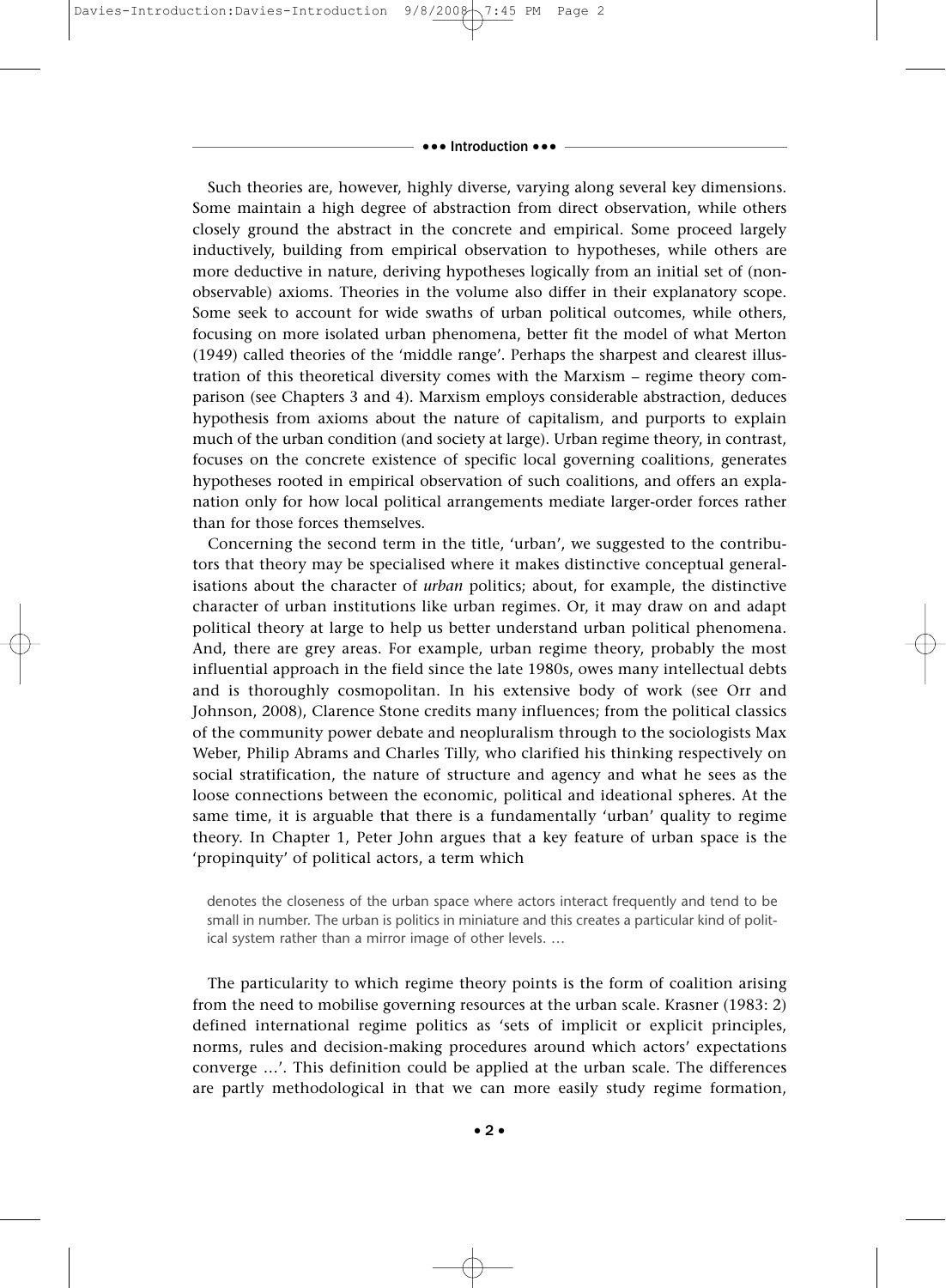maintenance and collapse close up; and partly analytical in that urban regime theory makes specific propositions about the development of urban governing regimes. It purports to explain why regimes are rare and difficult to mobilise, the conditions in which they are likely to emerge, how power is pre-empted and governing agendas constructed by actors with divergent but congruent interests. Thus, it purports to explain from the bottom-up why governing coalitions are likely, but not certain, to be biased against the lower classes. Each proposition is grounded in broader social science traditions, but at the same time hinges on conditions pertaining at the urban scale.

Peter John again helps us when we think about the distinction between the urban and the non-urban. Propinquity is a particular characteristic of the urban space, which does not usually apply at other scales of governing or when comparing the urban with the rural. In many parts of the US, Russia, Canada or China the antonym 'remoteness' is more apposite than 'propinquity'. Yet, as John asks, '[i]s not rural life highly urbanised in many respects'? For example, since the 1970s China has pursued a policy of 'rural industrialization' (Liang et al., 2002). Alongside inexorable urbanisation, this policy is imperative for the sustenance of ever growing mega-cities. Urbanisation, then, refers not only to the growth of cities, particularly in the developing world, but also the organisation of social life. It is an ongoing feature of contemporary capitalism affecting both cities and the countryside in equal measure. In this interpretation, the urbanisation of the rural has been occurring at least since the beginnings of the enclosure movement in England in the fifteenth century, which later gathered unstoppable momentum. It became a grotesque feature of so-called socialism in the USSR, where the forced collectivisation of agriculture effectively proletarianised the rural population. Seen this way, the urban is both form and process. And, as Kataoka argues in Chapter 5, following Lefebvre, it is also a matter of identity, disposition, psychology, culture and lifestyle.

Admittedly, we risk concept stretching in characterising the urban so expansively. Nevertheless, we believe that it is possible to assert convincingly that society is increasingly urbanised and at the same time delimit the concept. We do not claim that the urban encompasses every dimension of human experience. Nationalism, supra-national political institutions, parties, religious identities and the rise of social movements and environmentalism come to mind as features which, if they are at least part-constituted in the contemporary urban experience, are certainly not reducible to it. With that qualification, we suggest that to study the urban is, in many ways, to study the motor of contemporary human development.

'Politics' is the third key term in the title of the book. The question 'what is politics' is itself sufficiently contentious to have spawned a substantial literature. A recent second edition of the book of the same title, edited by Leftwich (2004), provides an excellent overview of the key debates. One important question addressed by the book concerns the scope of politics, both as discipline and practice. Thus, is politics about the institutions of government, or more recently, governance? Can any debate in any context, public or private, about what a person or group ought to do, and how, be considered an instance of politics? Is politics a universal feature of

• 3 •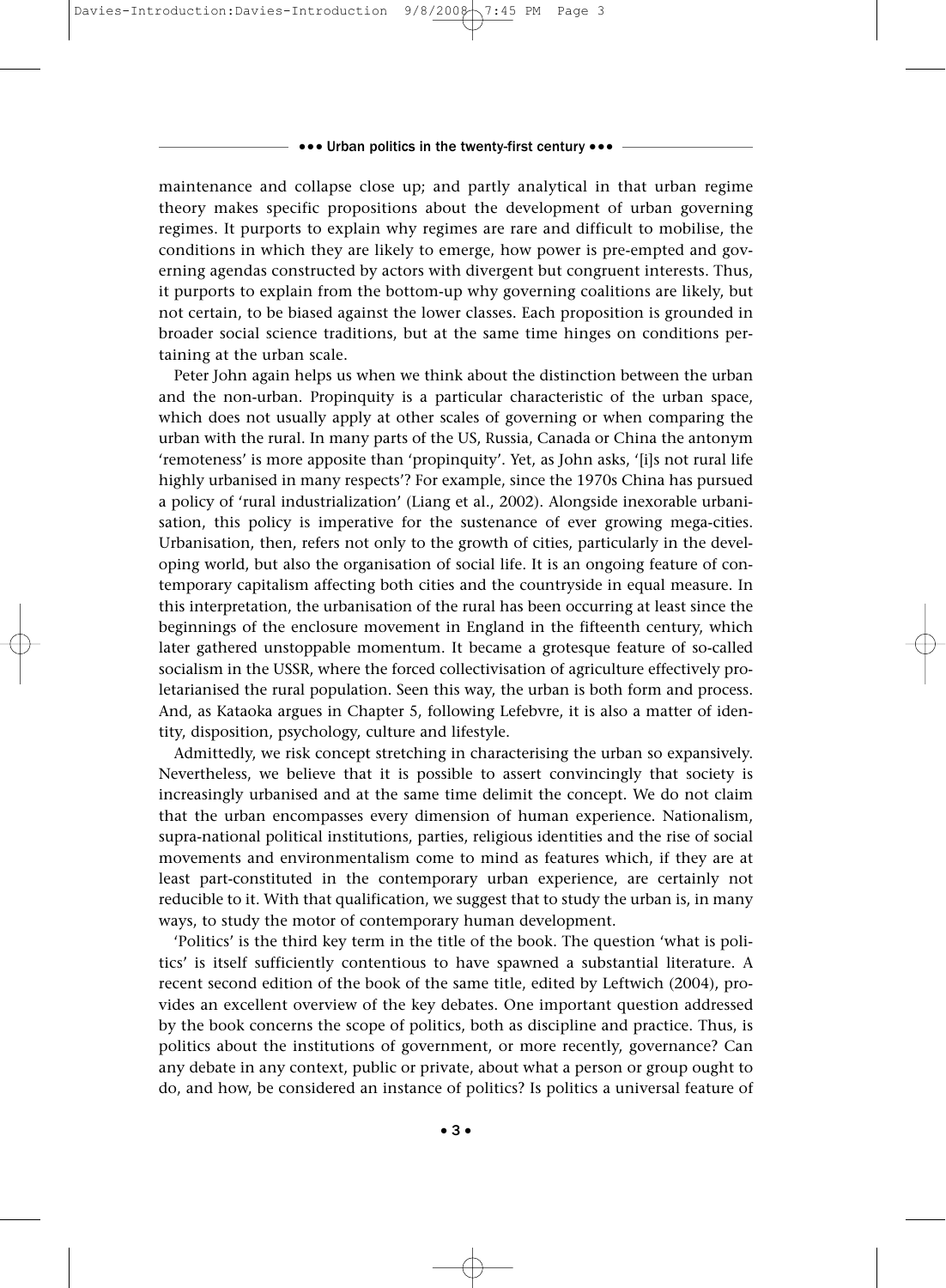all human societies, or is it bookended historically; for example, by the rise and eventual fall of class societies? Is politics essentially the same thing now as it has been throughout history? Perhaps of greatest interest for our purposes is what it means to talk about a discipline of urban politics as different from, say, sociology or economics? Such a question could easily lead to a lengthy discourse – indeed another book – on the historical conditions in which disciplinary silos evolved, their merits and limitations. For us, simply, politics is what our contributors have made of it. Thus, it is about the study of government, institutions and public engagement in dialogue and partnership with, or against, government. It is about the dynamic relationships between peoples, conflictual or otherwise. The volume shows that the field of urban politics cannot do other than address questions of livelihood and reproduction, space and migration and the web of relationships between state, market and citizen. Thus, inevitably, it transgresses other disciplines. Centrally, of course, urban politics is and always has been about power; its genesis, its acquisition, its forms and its uses.

Another question posed to us concerned the relationship between theory and practice in urban politics. On a broad canvas, this question is about the orientation of the discipline toward social questions and the role of urban scholars as practitioners and activists. Inspired by the urban movements and crises of the late 1960s, the Council of University Institutes for Urban Affairs was formed in Boston in 1969, succeeded by the Urban Affairs Association in 1981. The UAA is very clear that the urban field is both academic and professional, the Association welcoming faculty, students and professionals alike to its conferences and offering a platform to all. In similar vein, the European Urban Research Association seeks to 'bridge the gap between academic, professional and policy interests, inform public debate and improve the quality of urban policy'. <sup>1</sup> In addition, while urban scholarship encompasses a plurality of political perspectives, it is also well known for its commitment to social justice. The mission of urban studies, then, is to engage in a critical dialogue with public policy and intervene widely in public discourse. There are, of course, very different ways of fulfilling this injunction; from researching and writing about practice, to engaging in practice as participant–observers; as policy makers, dissidents and activists.

All the contributors to this volume can credibly claim to have engaged with practice in one or more of the senses described above. As this is a book about theories, however, they were charged with demonstrating how theory characterises and explains empirical events. We asked them to explore the main theoretical claims and controversies in their designated area and ascertain how far these theories improved our understanding of urban political life – and thus, by implication, our capacity to engage effectively with it. They were asked to evaluate the strengths and limitations of the theories in question and explore how they might be developed to better explain and/or characterise the phenomena in question. *Theories of Urban Politics* addresses the relationship between theory and practice in this specific sense but we also hope that the book will find a wide readership beyond the faculty and influence debates, discussions and activities in the public arena.

• 4 •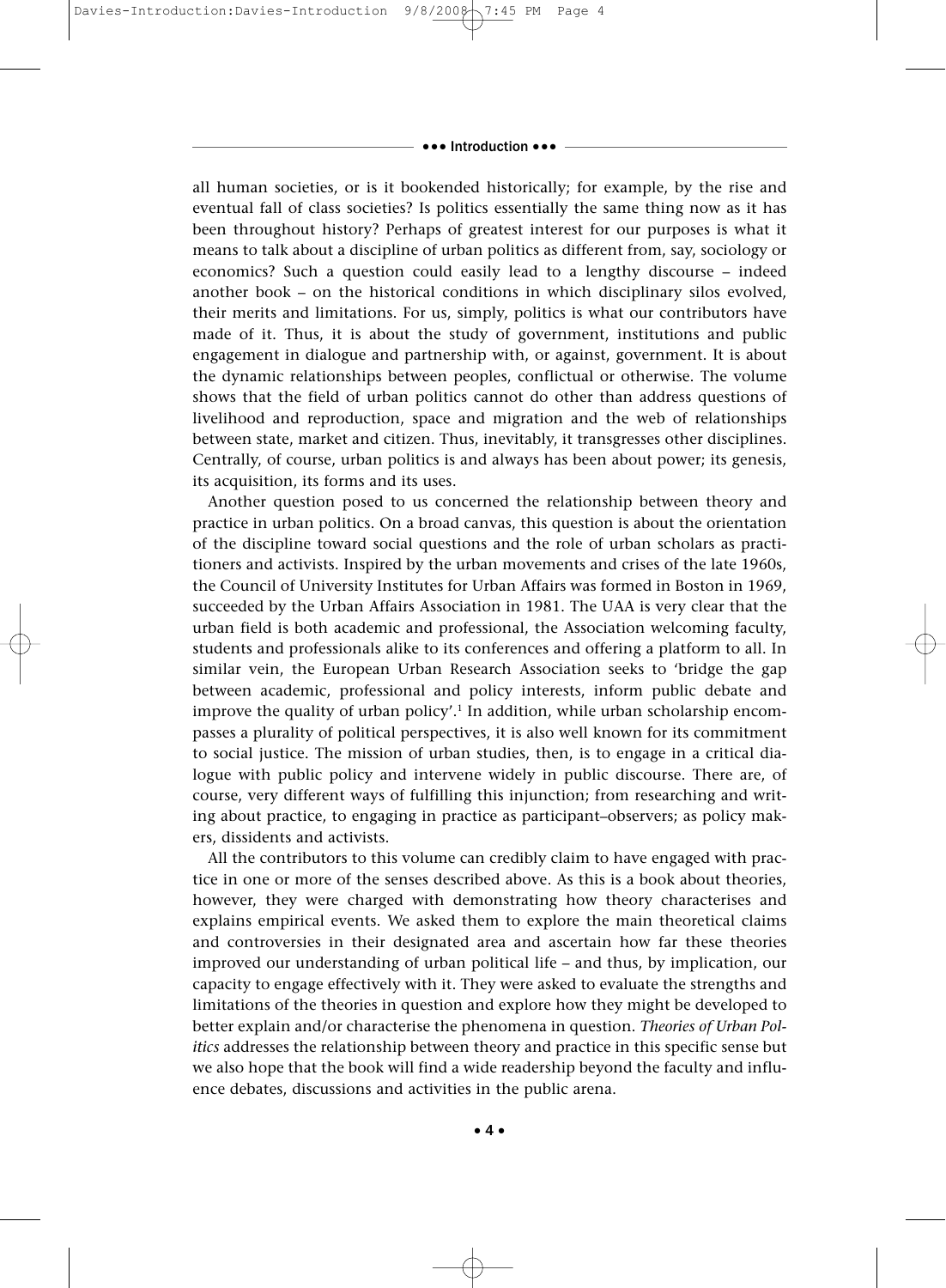••• Urban politics in the twenty-first century •••

#### **Design and structure**

Our objective was to produce a collection encapsulating the state of the discipline and pointing to contemporary and future research challenges. While this is a second edition, it is also a comprehensive rewrite. The current volume includes a mix of new contributors and contributors to the first edition. Previous contributors were invited to prepare new chapters on a different topic, thus ensuring that where chapters from the first edition have been retained, they have passed to a new author with a new perspective. Readers will notice that some chapters from the first edition have disappeared altogether, while others remain in a different form or are more or less completely new. The editors are responsible for the cut, which hangs on our judgement about the state of the discipline today and the challenges it faces. For example, regulation theory is now subsumed into the chapter on Marxism, because it has declined in influence since 1995. Pluralism and elite theory are integrated into the community power debate; not because they are less important, but because we had to recognise claims from newer approaches. On the other hand, chapters on urban social movements and leadership are retained intact because both themes have the same, or greater, prominence than in 1995. Themes rising up the agenda, in our judgement, include globalisation and urbanisation and postmodernism. In addition, we decided that overview chapters would be appropriate in opening and closing the volume We asked Peter John to begin by explaining why it is important and rewarding to study urban politics, and Clarence Stone to conclude by outlining the key research questions confronting urban scholars. All contributors consider cross-national issues. Anglo–American issues feature strongly in most chapters, but many delve into broader literatures. Thus, we believe that the volume has global reach, pointing to challenges that will occupy scholars the world over in years to come. Inevitably, there is overlap between some of the contributions; for example between community power and regime theory and Marxism and postmodernism. However, where overlap occurs, we do not see it as duplication; rather, we believe it casts an interesting light on different interpretations and styles.

Whereas the first edition of *Theories of Urban Polities* comprised 14 chapters, the second edition has 17. In a volume of around the same length, we have inevitably sacrificed depth for breadth. However, we believe the result bears us out, offering a wide ranging examination of theories, controversies and challenges but in sufficient depth for a robust evaluation of the relevant perspectives. In different ways, every chapter covers three specific issues: explication and critique of the dominant theoretical approaches, the application of theoretical approaches in conceptualising and researching the empirical world, and areas for future theoretical development and research. The exceptions are John's opening chapter and Stone's conclusion, where the authors were given more of a free hand.

The core of the book builds around three classic issues in the study of urban politics – Who wields urban political power, the nature of urban governance, and how urban citizens both affect and are affected by these dynamics of power and governance. Apart from the first and the last, the chapters are organised under these three headings: power, governance and citizens.

• 5 •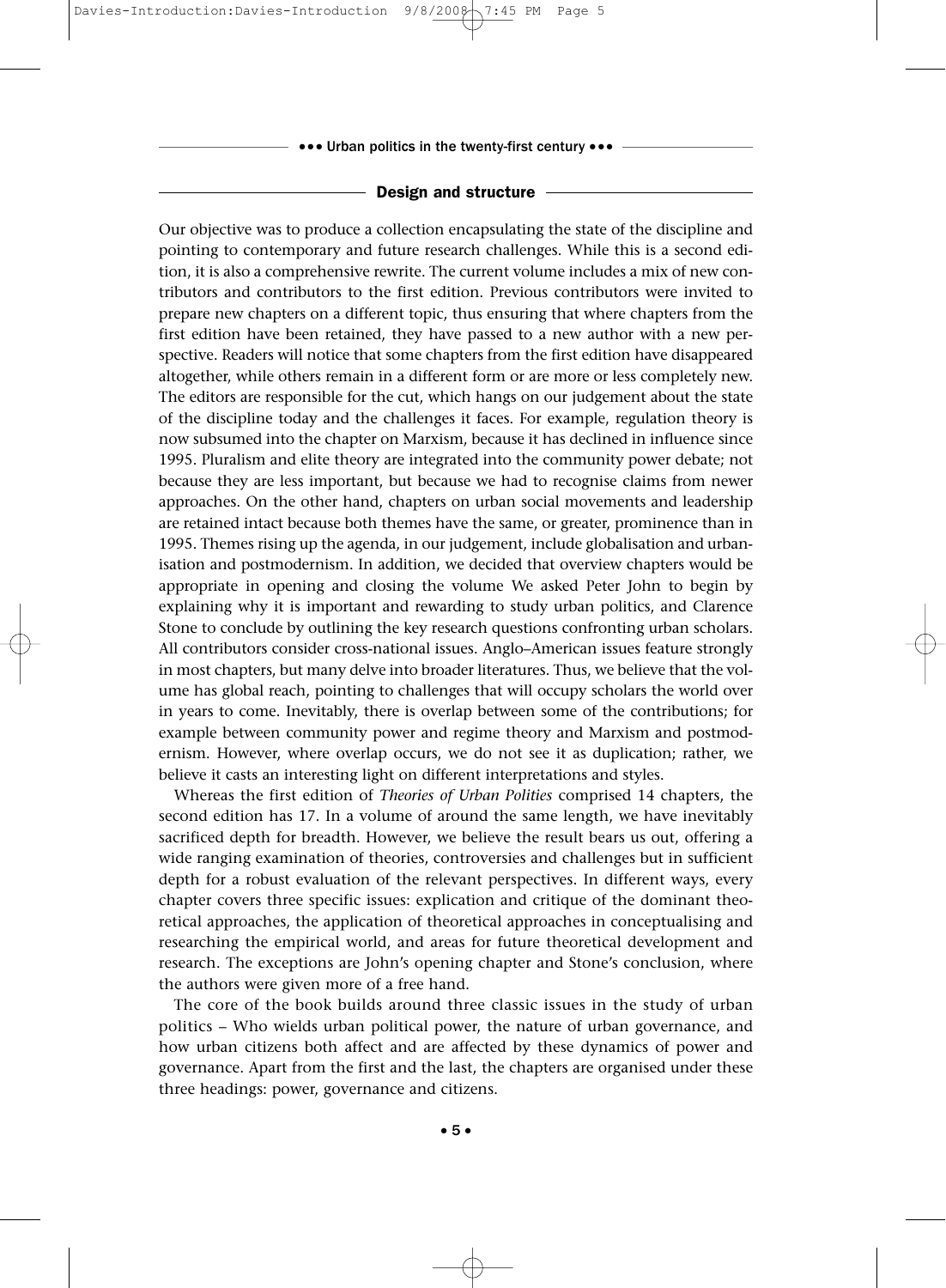#### Part I: Prologue

In Chapter 1, Peter John explores the reasons why new and established scholars should consider studying urban politics. He sets the scene for the rest of the volume by reflecting on the unique characteristics of urban politics; the rich literatures on power on one hand, the reach of the urban concept on the other. John offers a particularly insightful explanation of the value of urban research. Urban spaces create propinquity and as such are more amenable to research than, say, national governments. They are also very numerous with hundreds of cities in any one country and thousands across the globe. Numerosity allows for large N comparisons which would be very difficult or impossible at the national scale. Moreover, large N international comparisons are easier at the urban scale, allowing urbanists to explore the patterns and diversity of political life across the globe (see also Sellers, 2005). John concludes that provided we are not downcast by neersayers, or tainted with an exaggerated sense of our importance, future scholars would do well to follow the path trodden by the many of the great political scientists of the twentieth century who took urban politics as their starting point.

#### Part II: Power

A preponderance of urban political theory has been devoted to understanding the nature of urban power: its production, distribution, exercise and impact in its various faces. In Chapter 2, Alan Harding discusses some of the greats – Dahl, Hunter, Polsby and Lindblom – in the context of the community power debate. Harding takes us on a journey through the history of the debate, arguing that the work of community power scholars was formative of urban politics as an independent field of study. He demonstrates why the debate, much derided by commentators like Dowding (1996), remains relevant today. Harding argues that the influence of community power extends in scope well beyond the literature commonly branded as such; notably (or notoriously) the elitism–pluralism debate. Certainly, the concern with power at the urban scale, which was central then remains central now. Harding charts the influence of community power on the later scholarship of the 1960s, 70s and 80s through the works of Lindblom, Peterson and Stone. The influence of community power upon the latter is discussed by Karen Mossberger in Chapter 3. Harding concludes that the challenge for the next generation of community power studies is cross-national; to develop common theoretical and methodological tools, which enable us to overcome the ethnocentrism, of which approaches like regime theory have been accused.

Chapter 3 tackles the subject of urban regime analysis, which, as Mossberger points out, has been one of the most prevalent ways to study urban politics for over two decades. <sup>2</sup> Mossberger explains that one appeal of urban regime theory has been its ability resolve the community power debates chronicled by Harding in Chapter two. Regime theory portrays political power at the urban scale as characterised by neither pluralist fluidity and openness nor elite domination and control, while incorporating

• 6 •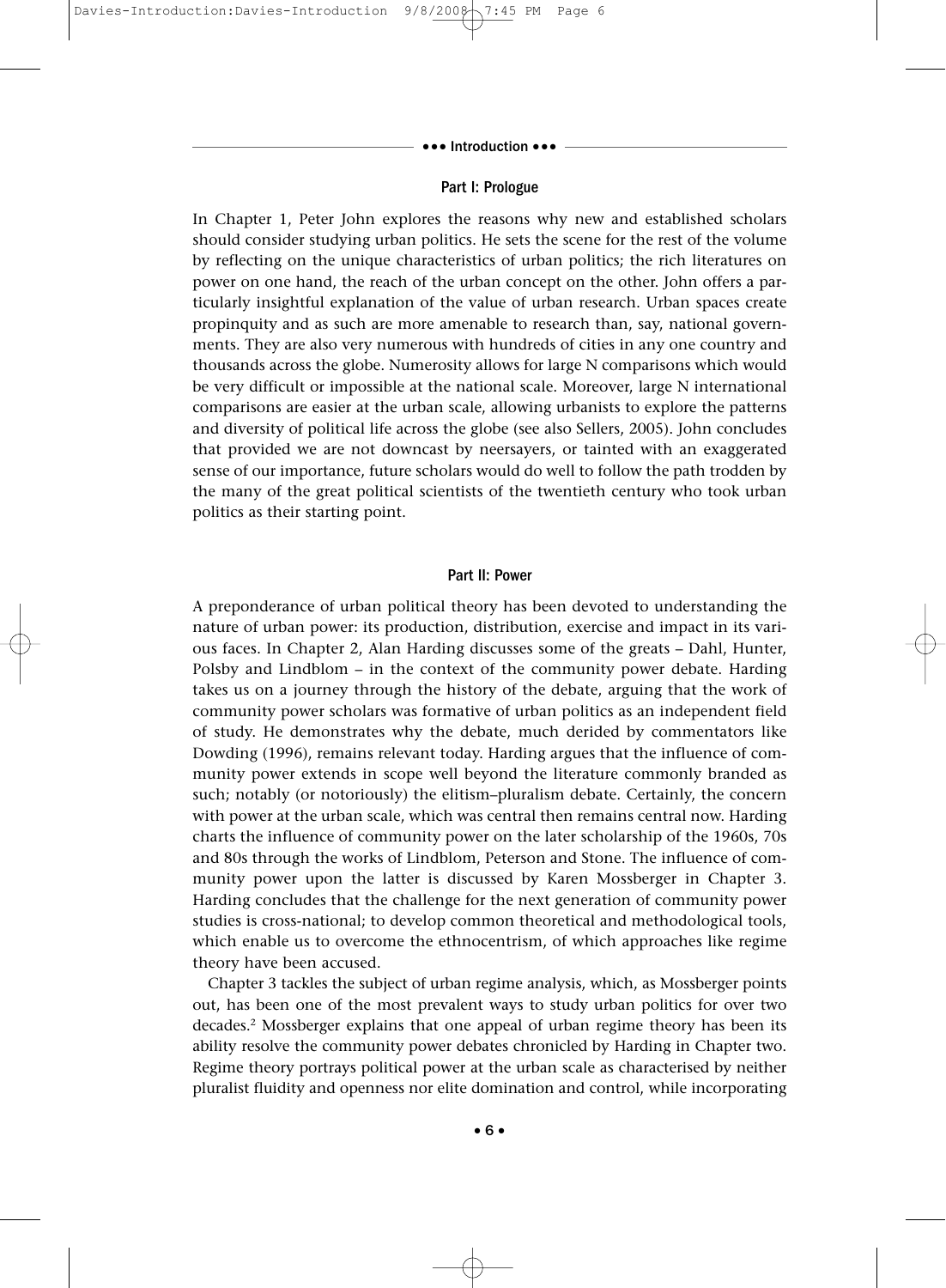both political and economic influences on city politics. Mossberger focuses her discussion of regime analysis on the work of Clarence Stone, whose version, which he developed most thoroughly in his historical study of Atlanta, has been most frequently applied in urban research. Regime theory, she notes, incorporates the possibility of variation in regime agendas, and much of Stone's work and that of other regime theorists categorises various regime types. Another major thrust of work attempts to apply, with varying results, the urban regime concept to non-US contexts. She points out, however, that scholars engaged in comparative efforts have increasingly eschewed urban regimes in favour of broader but related notions of 'governance' (see Part III). Mossberger concludes by asking whether these conceptual and theoretical developments sound the death knell for regime analysis. Her answer is a qualified no. Regime analysis will continue to be important to urban political research, she predicts, but it may be seen as only one manner in which governing arrangements can be conceptualised, especially in a comparative context**.**

In Chapter two, Harding explains that by the 1970s, community power studies had fallen out of favour, with (neo-) Marxist and neo-Weberian approaches increasingly dominant. Mike Geddes charts the development of Marxist urban scholarship from this period in Chapter 4. Geddes contends that despite the reverses experienced by the left over the past 20 years, Marxism remains highly relevant for understanding contemporary urban capitalism and the tasks facing those, notably in South America, who would resist it. He begins by exploring the period around the 1970s during which Marxist scholarship was at its most influential; particularly in the diverse works of Castells, Harvey and Lefebvre. He charts the subsequent development of Marxist approaches, including the 'postmodern Marxism' of Soja and influential criticisms; from scholars of postmodernist and socialist-feminist persuasions as well as those, like Storper, who suggest that Marxism is incapable of translating meta theory to the micro level of analysis. Yet, he argues, if Marxism faces daunting challenges it still has much to contribute to understanding the trajectory and modes of resistance to contemporary neoliberalism. At the same time, it must prove itself equal to the challenges of the day; not least urbanisation and climate change.

Concluding Part 2, Serena Kataoka takes up some of the literatures explored by Geddes, notably the work of Lefebvre and Castells in exploring 'posty' urban politics (such as postmodernism, post-Marxism, post-structuralism). She sees the work of both prominent theorists as having strong post-structuralist affections, and therefore finds it surprising that post-structuralism has been largely forgotten in urban political theory, even within so-called 'posty' maps of the field. Post-structuralism, she notes, consists of an interpretative practice, termed critique, which seeks to delve deeper into the complexities of the familiar and reveal how structures act not merely as explanations but rather as the very means by which the familiar becomes so. Kataoka urges theorists to experiment with this post-structural critique, setting aside radical visions and ethics that, as Walter Benjamin's *flaneurie* and the idea *governmentality* traced by Michel Foucault help us understand, only obscure the possibilities of urban politics and emergent political rationalities. Since the urban is not determined by any single structure, she finds the study of the urban to be inherently

• 7 •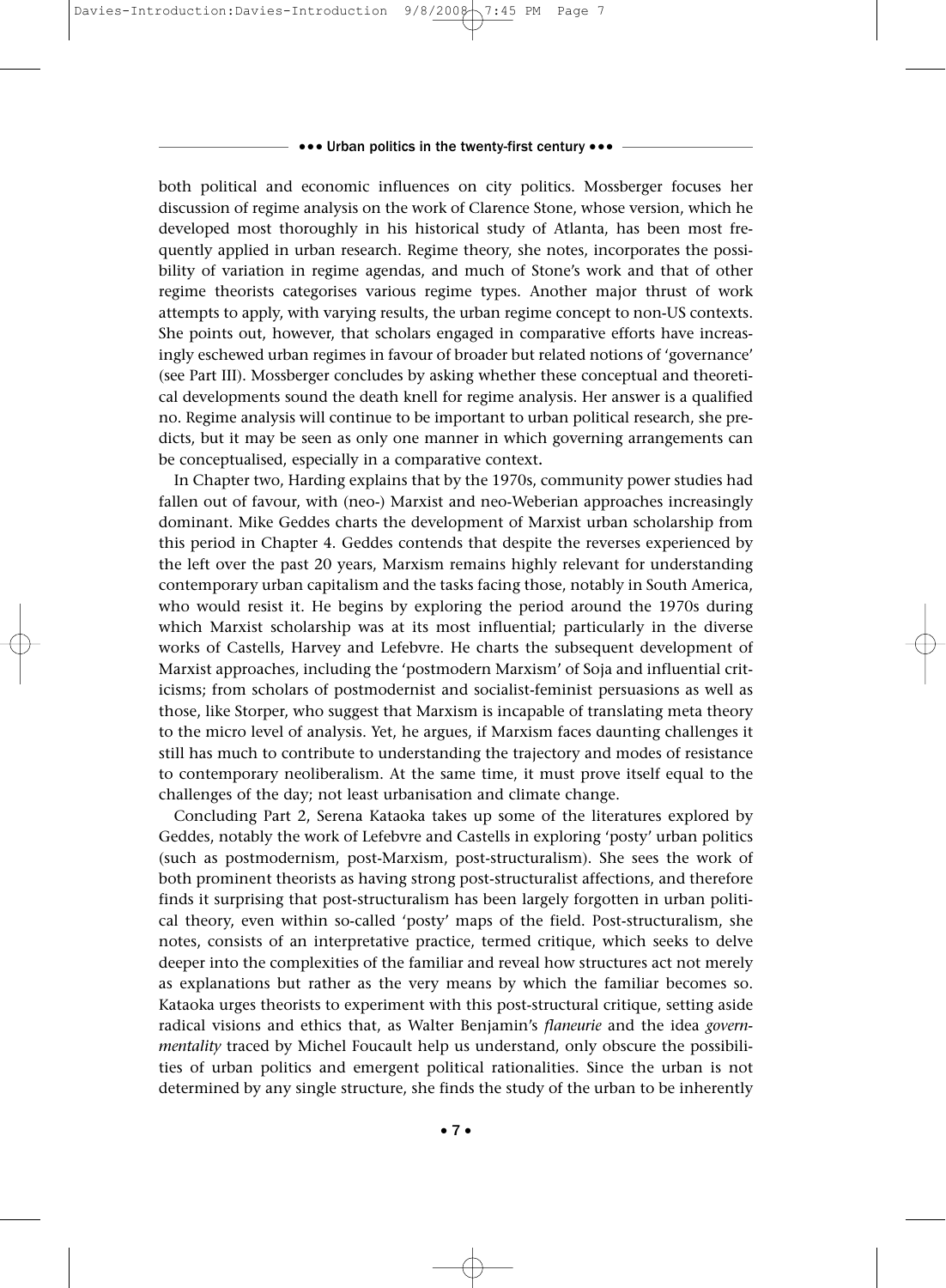post-structural. Therefore her aim is to (re)introduce post-structuralism into urban political theory, and toward that end she offers four ways urban theorists can begin experimenting with post-structural critique.

#### Part III: Governance

The notion of 'governance' is very broad, but centres loosely on the multiplicity and growing diversity of interests and actors in changing governing arenas. Part III examines the diverse theoretical challenges posed by developments in contemporary urban governance, enhancing our understanding of institutionalisation, regionalisation and re-scaling, leadership, the reform of the urban bureaucracy and development and urbanisation. Chapter 6, *'The New Institutionalism*', is one of the new contributions in this edition. New institutionalism has become highly influential over the past decade, an example of theory from the wider field of political science prospering in studies of urban governance. In Chapter 6, Vivien Lowndes, a leading exponent, explains the emergence and subsequent development of neo-institutionalism in urban studies. Contrary to the inductive-descriptive approach of traditional institutional studies, the new institutionalism begins with theoretical propositions about the way institutions work, focusing in particular on the norms and rules governing political behaviour in given settings. Institutionalism itself is a broad church, encompassing structure focused, cultural and rational choice explanations, which leads some to question whether it can reasonably be characterised as a single school of thought. But, Lowndes argues that the unifying proposition in institutional theory is the claim that institutions are the central component of political life and institutionalism (of whatever kind) the most efficacious means of explaining it. She deploys three mini-case studies to demonstrate the versatility of institutional explanation in understanding political behaviour, the complexity of contemporary governance and the relationship between continuity and change at the urban scale. Challenges facing institutional theorists include the alleged incompatibility between its radically different understandings and the consequent methodological criticism that such a broad umbrella approach explains everything and nothing. How, then, can we know the influence of institutions when we see it? Nevertheless, Lowndes concludes that the approach offers significant insights into the nature of political constraint and the differentiation of localities, and thus can offer fruitful advice to urban policy makers about the opportunities and constraints on change at the local scale.

Since the first edition of *Theories of Urban Politics* was conceived over 15 years ago, interest in the possibilities and limits of urban governance at the regional scale has exploded. The urban politics literature from the mid-1990s on is replete with analyses of regional-level governance. As Hank Savitch and Ronald Vogel demonstrate in Chapter 7, however, regionalism has not been so much discovered as rediscovered, since such thinking (and its critique) dates back several decades. Scholars thus dubbed its reemergence in the 1990s 'new' regionalism, contrasting it with older forms. The chief contrast between old and new regionalism, Savitch and Vogel point out, is that the old regionalism sought to create formal *governments* on the metropolitan level to

• 8 •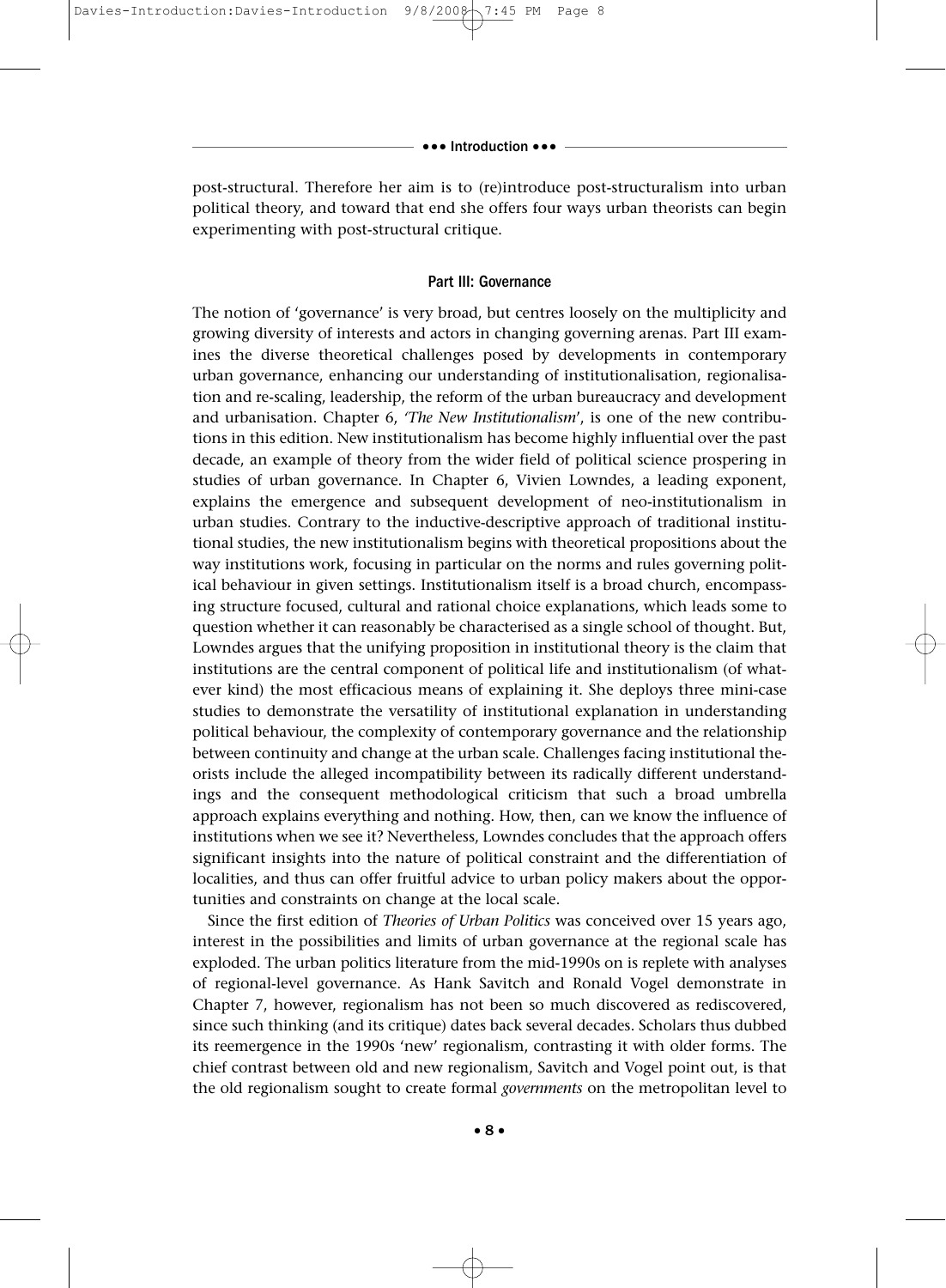eliminate fragmentation, whereas the new regionalism stresses more informal modes of metropolitan *governance* to manage such fragmentation. Persistent criticism of these regionalist visions has come from the public choice school. As Savitch and Vogel explain, this school embraces rather than condemns local governmental fragmentation, rejecting metropolitanism in favor of polycentrism. Most recently, a fourth theoretical approach to regionalism has emerged. This approach, which Savitch and Vogel following others label rescaling or reterritorialisation, develops a more comprehensive and sophisticated understanding of new regionalism, linking it with larger dynamics of state restructuring and global capitalism. Concluding, Savitch and Vogel find this last approach, exemplified by Neil Brenner's (2004) framing of 'new state spaces', especially exciting, seeing in it the potential to thrust urban politics back to the very heart of political science.

The starting point for Stephen Greasley and Gerry Stoker in their discussion of urban political leadership in Chapter 8 is the chapter on leadership by Clarence Stone in the first edition. Stone cautioned that adopting the Mayoral model would not necessarily result in strong local leadership. Despite this caution, there has been a trend towards the elected mayoral system or other models of executive leadership. Moreover, the challenge of political leadership remains high on the agenda of policy makers, politicians and public managers. Thus, the overview and critique offered by Greasley and Stoker is particularly timely, notably in the UK. They assess recent literatures on leadership, focusing on the relationship between three key factors: contextual influences on the performance of leaders, the characteristics of individual leaders and the distribution of decision making powers between leaders and others in the local political system. The core theoretical concern for leadership studies is understanding the impact of individual actions in a complex social system. With respect to urban political leadership, this question manifests in the form of whether strong leader models make a positive difference in enhancing local democracy. Greasley and Stoker offer a qualified 'yes' to this question, suggesting that the immediate research challenge is to ascertain whether strong leader models of urban governance are better able to put forward a clear agenda and mobilise governing resources than others.

In Chapter 9, Anne Mette Kjaer explores the use of governance theory in studying changes to the urban bureaucracy. Governance theory, most closely associated with the work of Rod Rhodes (1997) in the UK, is concerned with the proliferation of governance by network, caused by the trend towards what Kjaer calls 'authority migration': the hollowing out of the state and diffusion of powers upwards to supranational institutions like the EU and downwards to the urban scale and outwards to the business, community and voluntary sectors. Thus, the task of the urban bureaucracy is coordinative; mobilising governing resources fragmented by these centrifugal trends. Hence, governance theory shares common cause with the concerns of leadership, institutional and regime theorists as well as a concern with the mobilisation of community and social capital. Kjaer draws attention to the many criticisms of governance theory, particularly the claim that network governance is in fact tightly controlled by national governments and the dispersal of state power upwards, downwards and outwards radically overstated. Hence, one of the weaknesses in governance theory is that it does not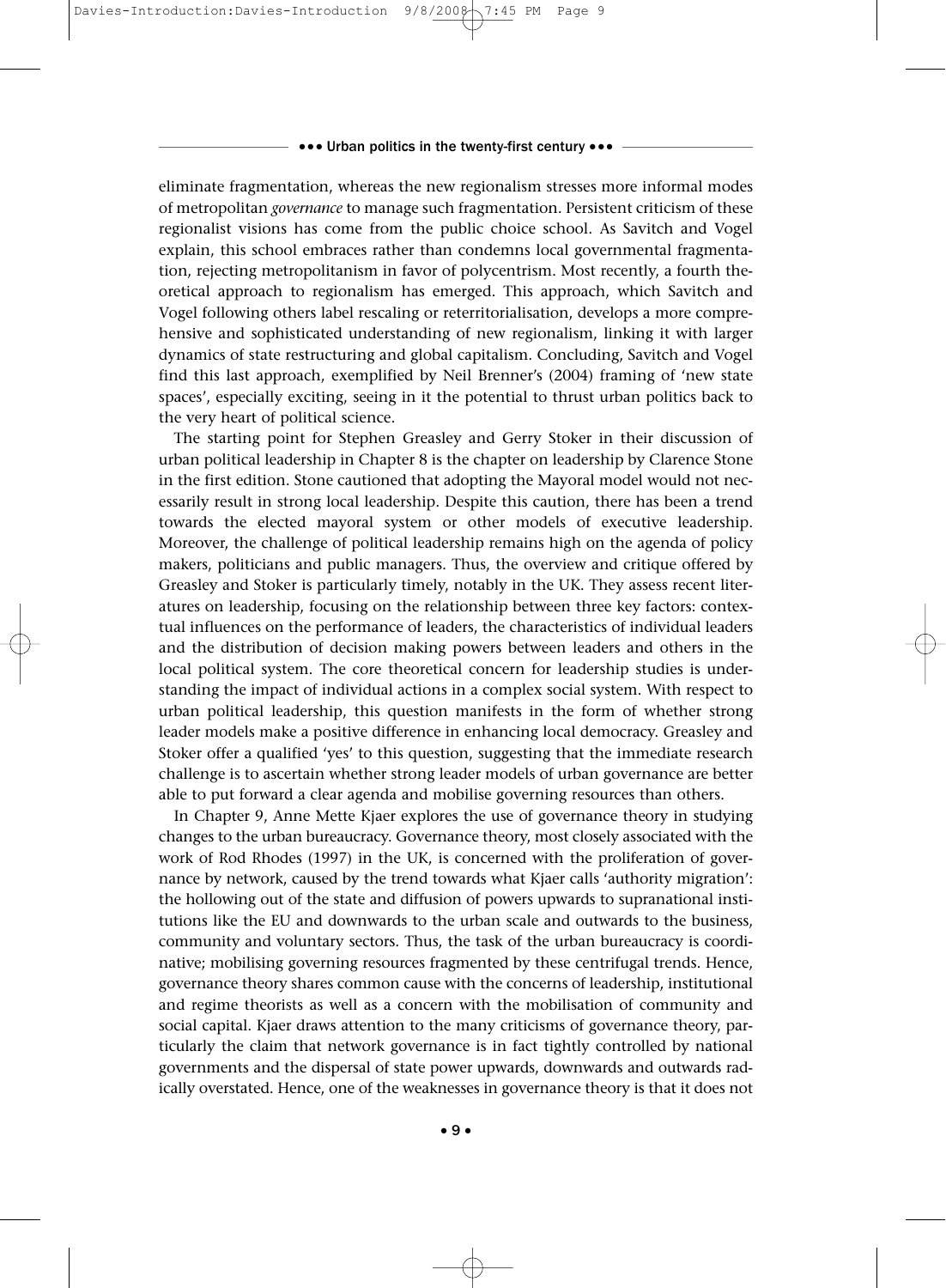adequately theorise the relationship between hierarchy market and network modes of social coordination. Kjaer concludes by challenging governance theorists to think further about the conditions in which networks might function without hierarchical interventions, the implications of conflict for the management of networks and the relative prevalence of success and failure in particular modes of governance.

Nearly all extant urban political theory has been developed and applied in the context of the Western, or developed, world. The rapid urbanisation of the developing world, driven in part by powerful forces of globalisation, demanded attention be paid in this edition to urban issues in the non-Western context. We have hence dedicated Chapter 10, authored by Richard Stren, to this subject; to recognise the importance of this phenomenon and attempt to better understand it. Stren's survey of the literature reveals that few theoretical treatments of developing world urbanisation incorporate the analysis of the political in any sustained way. One key reason for this lacuna, he points out, is that international organisations concerned with urban problems in the developing world, such as the World Bank and UN-HABITAT, have failed to support work with politics – especially local politics – as its object of study. Stren predicts, however, that the growing recognition of the importance of developing world cities will spur a parallel growth in scholarly research focused on political questions. In particular, the intensity of the social and environmental problems plaguing such cities will demand a better understanding of, in his words, 'the complex politics of urban development of 80 percent of the world's population'.

#### Part IV: Citizens

Part IV is concerned more directly with the role of the urban citizen in politics. The dynamics of urban power covered in Part II and the institutions and processes of urban governance covered in Part III both deeply affect this citizenry. Urban citizens, as agents, experience lives not only shaped by the forces of power and governance; they also often engage in struggles to reshape these forces. To better understand the role played by citizens in urban politics, the first three chapters in this section focus on their differential experiences by class, race and gender. The remaining two chapters examine social capital and urban social movements as key elements in the struggle of the urban citizenry to create and recreate its political milieu.

Leading off this section, Mara Sidney in Chapter 11 addresses the vexing problem of poor people's marginalisation in urban politics. She identifies and explicates three broad theoretical approaches used to understand this marginalisation and how it might be ameliorated, usefully labeled 'politics first', 'economics first', and a 'problemcentred' approach associated with the European concept of social exclusion. In this explication Sidney uncovers numerous cross-cutting themes and points of difference among the three. Nonprofits and community-based organisations are central to each approach's vision of poverty amelioration, but the approaches vary as to whether they emphasise policy or process changes. The three approaches also engage the role of ideas and political discourse and the possibilities and limits of the local scale. Sidney closes by identifying four directions for further theory development. Better

• 10 •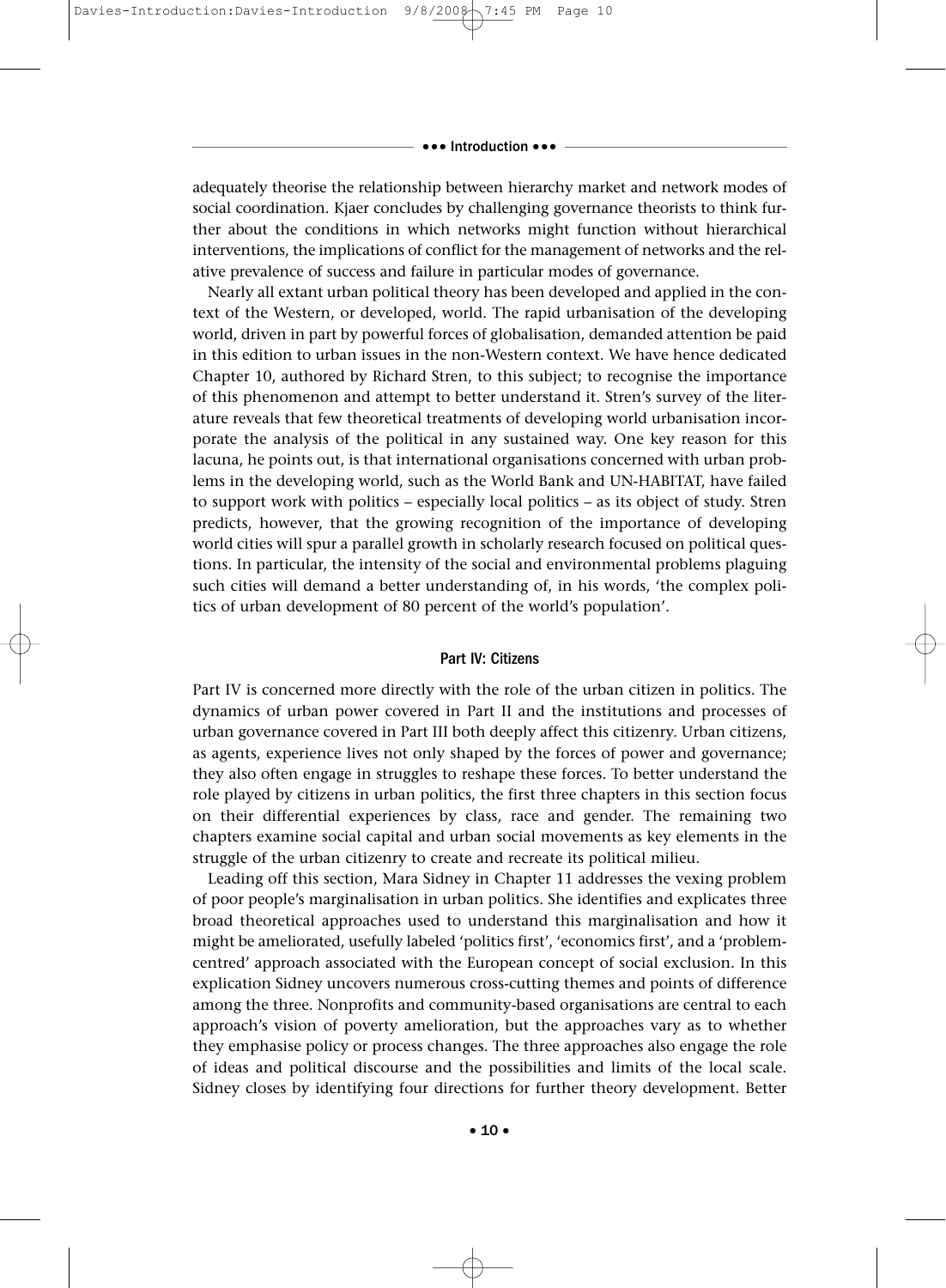#### ••• Urban politics in the twenty-first century •••

Davies-Introduction:Davies-Introduc

theory is needed concerning variation across policy sectors and the role of conflict in securing benefits for the disadvantaged. She similarly suggests more theoretic attention be paid to differences among various sub-groups of the poor, while making a compelling case for scholars analysing poverty in cities to develop and apply constructivist and interpretive theories and methods.

J. Phillip Thompson next engages the related issue of race in Chapter 12. Urban political theory, Thompson argues, has failed, at its peril, to put the theorisation of race at its center. As a result, many of the field's most significant and enduring research problems remain unsolved. Three fundamental questions regarding race remain especially neglected. The first concerns the radical basis of society; in particular, whether white racism produces a fundamental racial divide, rivaling that of class, in social life and politics. The second asks why poor blacks are so economically marginalised decades after the civil rights movement in America. The third asks whether, in light of the black experience, state power should be conceptualised as genuinely democratic or fundamentally repressive. Thompson suggests that critical appraisals of the role of race in cities not only sharpen empirical inquiry; such appraisals also introduce a host of analytic and strategic questions wholly different from conventional urban political studies. The powerful backdrop to these efforts to better theorise race in U.S urban politics is the high level of immigration that is rapidly altering its racial landscape. Thompson next explains the political significance of this changing landscape and contrasts the American experience with that in Britain. Finally, Thompson compellingly calls for reimagining current notions of political community and citizenship, so that minority advancement is not pitted against that of whites and immigrant advancement is not pitted against that of the struggling native-born. The former, he points out, is the unfinished civil rights revolution; the latter, the unfinished human rights revolution.

In Chapter 13 Judith Garber highlights the major contributions of gender theories to urban studies in four areas. These are, first, the development of an interdisciplinary vocabulary and conceptual framework for talking about the influences of gender on urban politics; secondly, contesting and correcting the dominant Marxist and postmodern theories about urban political economy; thirdly, understanding 'gender' expansively, so as to include sexuality and, indeed, various identities and sources of power/oppression; and fourthly, an examination of the ways in which urban space – in its physical and metaphorical guises – simultaneously construct each other. The theories she discusses provide empirically grounded as well as abstract models of cities that can both guide our thinking about the functioning (and dysfunctioning) of familiar gender relations and help us envision new configurations of citizenship, family, work, and other gender-based dimensions of urbanity.

The concept of social capital is another mainstream political science concept that has become very influential at the urban scale, when it was barely known in the field in 1995. In Chapter 14, Helen Sullivan undertakes a critical examination of the concept and its application in urban politics. Social capital refers to the generation of shared values and norms, 'lubricated through trust, in generating and maintaining social order'. Sullivan contrasts different approaches to the study of social capital; from Bourdieu, who saw it as something we possess which explains how the class

• 11 •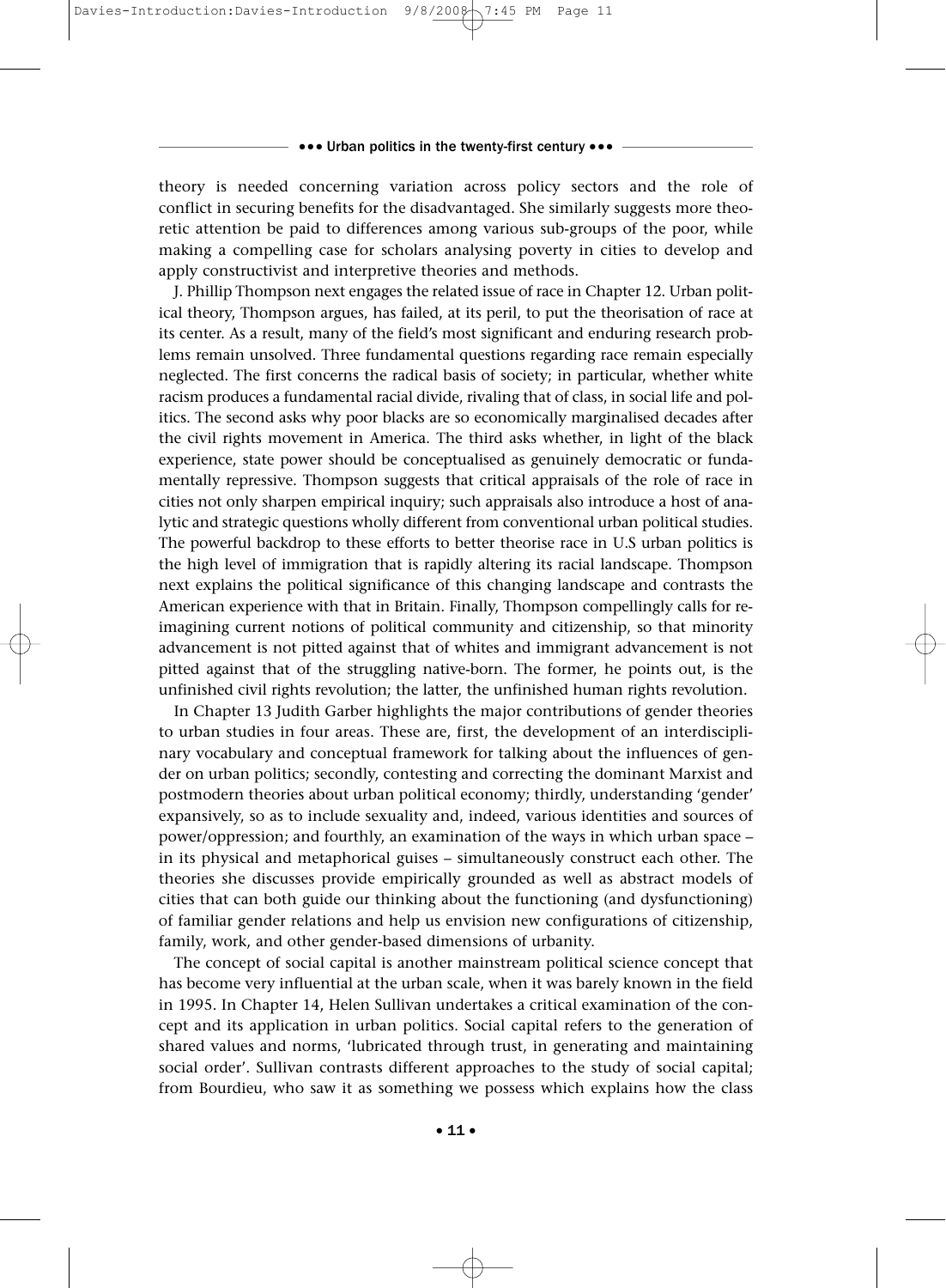order is maintained, to Putnam who saw it as something desirable, but often lacking and therefore to be acquired. Putnam has become very influential in urban politics, where the acquisition of social capital is seen by many as aiding the revitalisation of cities, communities and the institutions of governance; particularly in the network era. Social capital theory has become particularly influential in studies of community organising and development, where the relative merits of acquiring 'bonding' and 'bridging' capital are much debated. Sullivan suggests that the concept, while problematic, has merits and has generated important insights into urban politics. However, important challenges remain. How do we conceptualise the development of 'good' and 'bad' social capital and situate social capital analysis in a broader analysis of urban power dynamics? In what circumstances can social capital of what kind aid in democratic renewal and empowerment? And what empirical evidence can we bring to bear on the question of how social capital aids well-being? Such questions are likely to be salient in the urban field for years to come.

Chapter 15 on urban social movements by Gordana Rabrenovic anchors the Citizens section of the book. Given the subject's significance to many areas of urban politics, it is one of the few carried over intact from the first edition. Rabrenovic begins by nodding, as several in this volume have, to our more globalised and urbanised world. These trajectories continue to augment the importance of urban social movements, as urban issues will continue to dominate the agenda of social movement organisations around the world. She begins, as many students of urban social movements do, with the groundbreaking work of Castells from the 1970s. Rabrenovic notes, however, that over time the concept of an urban social movement broadened to include other, less radical examples of grassroots organising and political mobilisation. She next explains three prominent theoretical approaches drawn upon to understand social-movement dynamics – resource mobilisation theory, political opportunity structure theory and framing theory. These approaches are illustrated with examples of social movements combating homelessness, highway construction and hate against immigrants. Rabrenovic concludes by pointing to numerous lacunae within the urban social movement literature. She also underscores the importance of globalisation to our understanding of contemporary urban social movements, both as a source of the urban ills against which movements mobilise and as a force linking localised mobilisations with broader transnational ones.

#### Part V: Challenges

Finally, Clarence Stone addresses some of the challenges lying ahead for urban political theory and practice. Stone urges scholars to resist the pervasive political pessimism and fatalism to which much urban scholarship has too often capitulated. What is needed, he contends, is 'fresh thinking' about urban politics and its possibilities. In particular, Stone offers a nine-step research program to refashion a new urban scholarship explicitly built around the goal of redesigning local institutions to better realise democratic ideals. Just as Harold Lasswell famously sought to formulate 'a policy science of democracy' (Lasswell, 1951), Stone seeks to formulate what might

• 12 •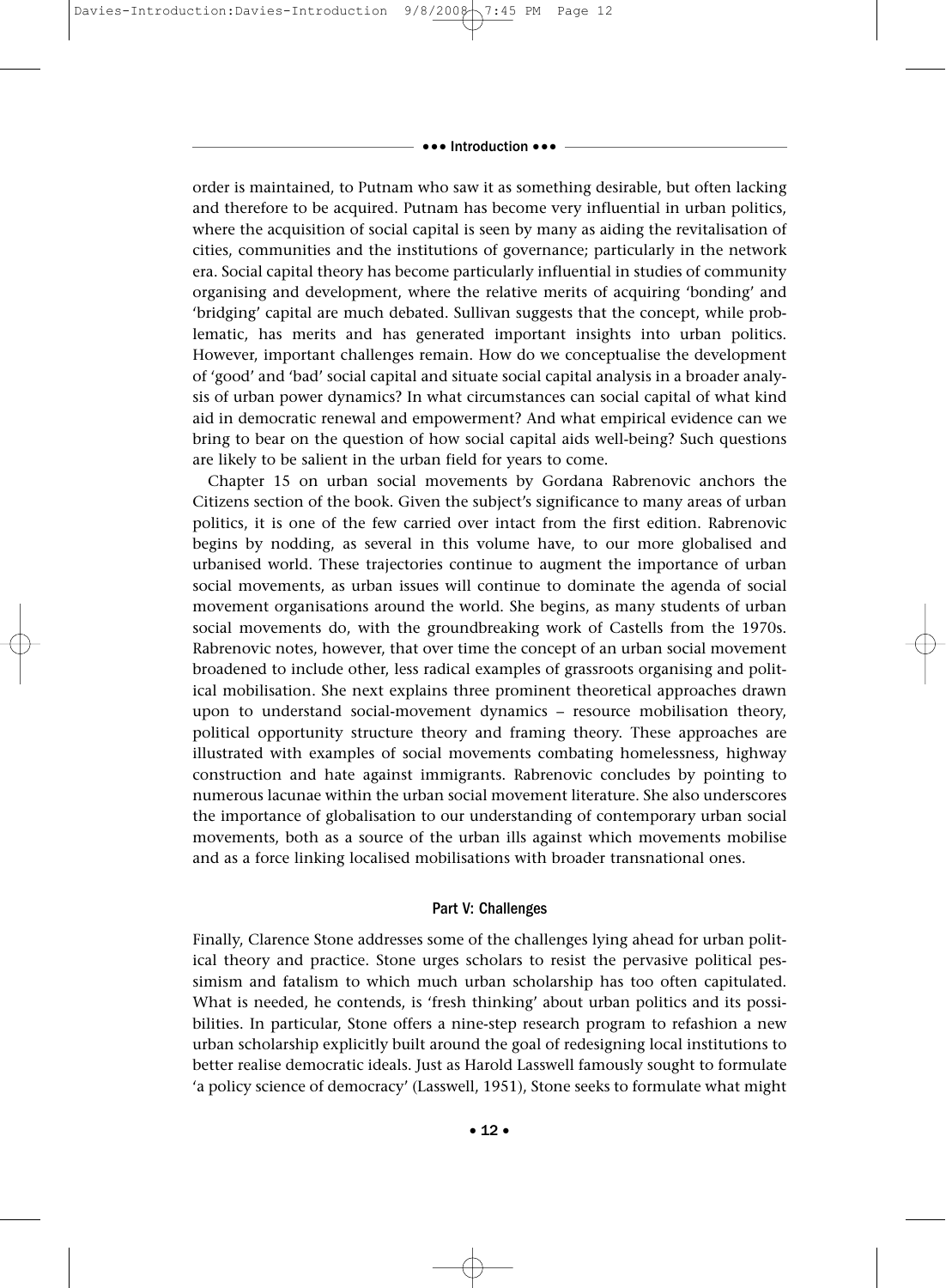••• Urban politics in the twenty-first century •••

be understood as an 'urban political theory of democracy'. He exhorts scholars to take up the great international challenge of how to build just cities, in which citizens wish and are able to engage in political discourse.

We hope and believe that this exciting collection will provide ample inspiration for those embarking upon, or continuing their careers in, the study and practice of urban politics. Evidently, there will be gaps that some readers will regret. Frantic change seems to be a pervasive feature in the urban political landscape and perhaps the concept of urban political change itself merits further theorisation and comparative analysis. Continuous change also means that by 2020, a third edition of *Theories of Urban Politics* may well be required. It is foolhardy to predict what such a volume might contain. But, at the methodological level, urban political power is likely to remain at the centre of controversy, as it is in politics at large. Intra and cross-national comparative urban studies are likely to proliferate and should be encouraged (Sellers, 2005). Urban politics will continue to transgress and engage in productive dialogue with other disciplines; particularly economics, sociology and geography. Urbanisation will almost certainly be an even more urgent concern by 2020. The political agency of the vast, and growing, urban poor needs to be centre stage in political analysis, as does the concomitant problem of what social justice might mean for them, and others, in a world rapidly polarising along the lines of space, wealth, health and power. On a truly global scale, questions of climate change and environmental justice are likely to be of even greater import than they are now. Urban politics 'as if nature mattered' (Carter, 2004) is almost certain to demand greater attention than it has received here. At the institutional level, Kjaer shows how over the last 20 years, network theories have become pervasive, alongside network modes of governance. In 2020 we will almost certainly need to reflect on the evolution of network theories and network governance. Will regime theory still lead the field? Will the spread of collaborative, crosssectoral governance continue? Or, will the fashion for network forms of political organisation and analysis pass as quickly as it emerged centre-stage in the late 1980s? But, in order to navigate change, it is certain that future studies of urban politics will have to maintain continuity in one important respect: the critical, reflective and reflexive disposition that characterises so much scholarship in the field, amply demonstrated in this volume. In this respect, we hope that *Theories of Urban Politics* offers readers a stimulating tour of both the great theoretical challenges of today and the means by which they may be fruitfully studied far into the future.

**Notes**

<sup>1</sup> See http://www.udel.edu/uaa/about\_uaa/index.html and http://www.eura.org/pdfcharter 2006.pdf. Both accessed 25 January 2008.

<sup>2</sup> A prevalence is unmistakably apparent in this volume. Urban regime theory makes an appearance in the coverage of multiple subjects, including community power, poverty, social movements, leadership, race, bureaucracy and new institutionalism.